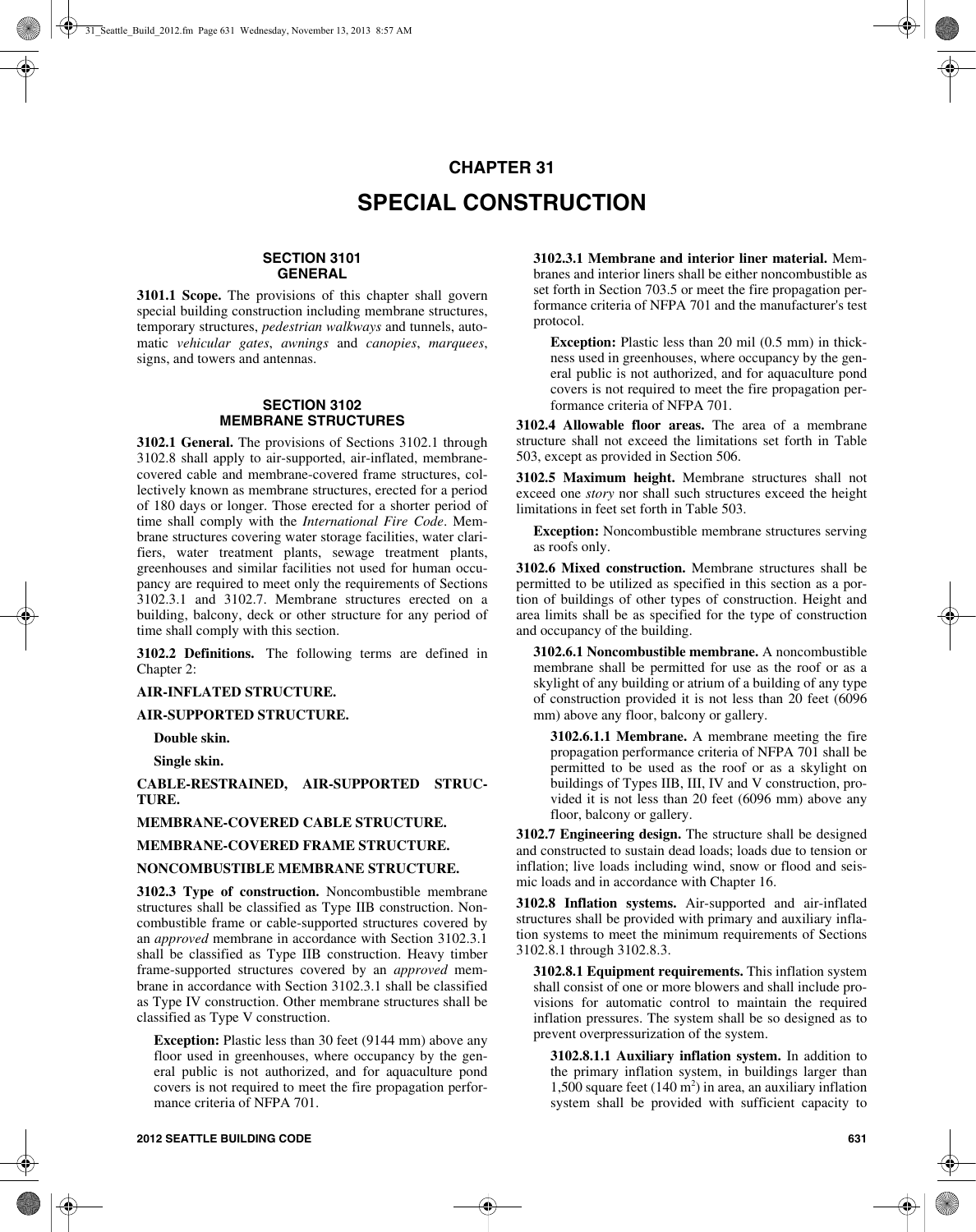maintain the inflation of the structure in case of primary system failure. The auxiliary inflation system shall operate automatically when there is a loss of internal pressure and when the primary blower system becomes inoperative.

**3102.8.1.2 Blower equipment.** Blower equipment shall meet all of the following requirements:

- 1. Blowers shall be powered by continuous-rated motors at the maximum power required for any flow condition as required by the structural design.
- 2. Blowers shall be provided with inlet screens, belt guards and other protective devices as required by the *building official* to provide protection from injury.
- 3. Blowers shall be housed within a weather-protecting structure.
- 4. Blowers shall be equipped with backdraft check dampers to minimize air loss when inoperative.
- 5. Blower inlets shall be located to provide protection from air contamination. The location of inlets shall be *approved*.

**3102.8.2 Legally required standby ((Standby)) power** system. Wherever an auxiliary inflation system is required, an *approved* legally required standby power  $((\text{generating}))$  system shall be provided. The system shall be equipped with a suitable means for automatically starting the generator set upon failure of the normal electrical service and for automatic transfer and operation of all of the required electrical functions at full power within 60 seconds of such service failure. The legally required standby Standby power system shall be capable of operating independently for not less than 4 hours.

**3102.8.3 Support provisions.** A system capable of supporting the membrane in the event of deflation shall be provided for in air-supported and air-inflated structures having an *occupant load* of 50 or more or where covering a swimming pool regardless of *occupant load*. The support system shall be capable of maintaining membrane structures used as a roof for Type I construction not less than 20 feet (6096 mm) above floor or seating areas. The support system shall be capable of maintaining other membranes not less than 7 feet (2134 mm) above the floor, seating area or surface of the water.

# **SECTION 3103 TEMPORARY STRUCTURES**

**3103.1 See Section 106.13.** ((**General.** The provisions of Sections 3103.1 through 3103.4 shall apply to structures erected for a period of less than 180 days. Tents and other membrane structures erected for a period of less than 180 days shall comply with the *International Fire Code*. Those erected for a longer period of time shall comply with applicable sections of this code.

**3103.1.1 Permit required.** Temporary structures that cover an area greater than  $120$  square feet  $(11.16 \text{ m}^2)$ ,

including connecting areas or spaces with a common *means of egress* or entrance which are used or intended to be used for the gathering together of 10 or more persons, shall not be erected, operated or maintained for any purpose without obtaining a *permit* from the *building official*.

**3103.2 Construction documents.** A *permit* application and *construction documents* shall be submitted for each installation of a temporary structure. The *construction documents* shall include a site plan indicating the location of the temporary structure and information delineating the *means of egress* and the *occupant load*.

**3103.3 Location.** Temporary structures shall be located in accordance with the requirements of Table 602 based on the *fire-resistance rating* of the *exterior walls* for the proposed type of construction.

**3103.4 Means of egress.** Temporary structures shall conform to the *means of egress* requirements of Chapter 10 and shall have an *exit access* travel distance of 100 feet (30 480 mm) or  $less.)$ 

# **SECTION 3104 PEDESTRIAN WALKWAYS AND TUNNELS**

**3104.1 General.** This section shall apply to connections between buildings such as *pedestrian walkways* or tunnels, located at, above or below grade level, that are used as a means of travel by persons. The *pedestrian walkway* shall not contribute to the *building area* or the number of *stories* or height of connected buildings.

**3104.2 Separate structures.** Connected buildings shall be considered to be separate structures.

## **Exceptions:**

- 1. Buildings on the same *lot* in accordance with Section 503.1.2 shall be considered a single structure.
- 2. For purposes of calculating the number of Type B units required by Chapter 11, structurally connected buildings and buildings with multiple wings shall be considered one structure.

**3104.3 Construction.** The *pedestrian walkway* shall be of noncombustible construction.

## **Exceptions:**

- 1. Combustible construction shall be permitted where connected buildings are of combustible construction.
- 2. *Fire-retardant-treated wood*, in accordance with Section 603.1, Item 1.3, shall be permitted for the roof construction of the *pedestrian walkway* where connected buildings are a minimum of Type I or II construction.

**3104.4 Contents.** Only materials and decorations *approved* by the *building official* shall be located in the *pedestrian walkway*.

**3104.5 Fire barriers between pedestrian walkways and buildings.** Walkways shall be separated from the interior of the building by not less than 2-hour *fire barriers* constructed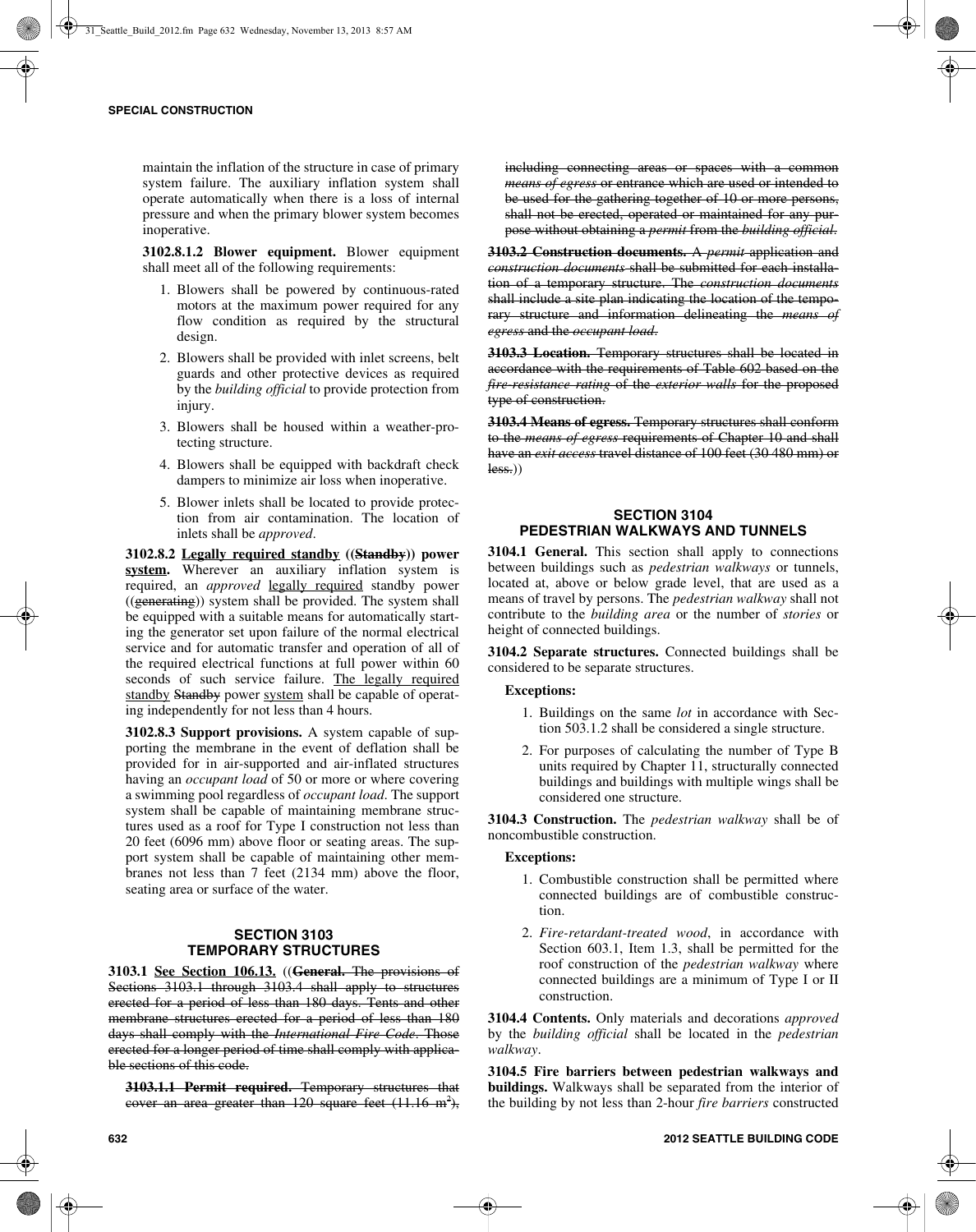in accordance with Section 707 or *horizontal assemblies* constructed in accordance with Section 711, or both. This protection shall extend vertically from a point 10 feet (3048 mm) above the walkway roof surface or the connected building roof line, whichever is lower, down to a point 10 feet (3048 mm) below the walkway and horizontally 10 feet (3048 mm) from each side of the *pedestrian walkway*. Openings within the l0-foot (3048 mm) horizontal extension of the protected walls beyond the walkway shall be equipped with devices providing a <sup>3</sup> /4-hour *fire protection rating* in accordance with Section 715.

**Exception:** The walls separating the *pedestrian walkway* from a connected building and the openings within the 10 foot (3048 mm) horizontal extension of the protected walls beyond the walkway are not required to have a *fire-resistance rating* by this section where any of the following conditions exist:

- 1. The distance between the connected buildings is more than 10 feet (3048 mm). The *pedestrian walkway* and connected buildings, except for *open parking garages*, are equipped throughout with an *automatic sprinkler system* in accordance with Section 903.3.1.1. The wall is capable of resisting the passage of smoke or is constructed of a tempered, wired or laminated glass wall and doors subject to the following:
	- 1.1. The wall or glass separating the interior of the building from the *pedestrian walkway* shall be protected by an *automatic sprinkler system* in accordance with Section 903.3.1.1 and the sprinkler system shall completely wet the entire surface of interior sides of the wall or glass when actuated;
	- 1.2. The glass shall be in a gasketed frame and installed in such a manner that the framing system will deflect without breaking (loading) the glass before the sprinkler operates; and
	- 1.3. Obstructions shall not be installed between the sprinkler heads and the wall or glass.
- 2. The distance between the connected buildings is more than 10 feet (3048 mm) and both sidewalls of the *pedestrian walkway* are not less than 50 percent open with the open area uniformly distributed to prevent the accumulation of smoke and *toxic* gases.
- 3. Buildings are on the same *lot* in accordance with Section 503.1.2.
- 4. Where *exterior walls* of connected buildings are required by Section 705 to have a *fire-resistance rating* greater than 2 hours, the walkway shall be equipped throughout with an *automatic sprinkler system* installed in accordance with Section 903.3.1.1.

The previous exception shall apply to *pedestrian walkways* having a maximum height above grade of three *stories* or 40 feet (12 192 mm), or five *stories* or 55 feet (16 764 mm) where sprinklered.

**3104.6 Public way.** *Pedestrian walkways* over a *public way* shall comply with Chapter 32 and the Street Use Ordinance, *Seattle Municipal Code* Title 15.

**3104.7 Egress.** Access shall be provided at all times to a *pedestrian walkway* that serves as a required *exit*.

**3104.8 Width.** The unobstructed width of *pedestrian walkways* shall be not less than 36 inches (914 mm). The total width shall be not greater than 30 feet (9144 mm).

**3104.9 Exit access travel.** The length of *exit access* travel shall be 200 feet (60 960 mm) or less.

### **Exceptions:**

- 1. *Exit access* travel distance on a *pedestrian walkway* equipped throughout with an *automatic sprinkler system* in accordance with Section 903.3.1.1 shall be 250 feet (76 200 mm) or less..
- 2. *Exit access* travel distance on a *pedestrian walkway* constructed with both sides not less than 50 percent open shall be 300 feet (91 440 mm) or less..
- 3. *Exit access* travel distance on a *pedestrian walkway* constructed with both sides not less than 50 percent open, and equipped throughout with an *automatic sprinkler system* in accordance with Section 903.3.1.1, shall be 400 feet (122 m) or less.

**3104.10 Tunneled walkway.** Separation between the tunneled walkway and the building to which it is connected shall be not less than 2-hour fire-resistant construction and openings therein shall be protected in accordance with Table 716.5.

# **SECTION 3105 AWNINGS AND CANOPIES**

((**3105.1 General.** *Awnings* or *canopies* shall comply with the requirements of Sections 3105.2 through 3105.4 and other applicable sections of this code.

**3105.2 Definition.** The following term is defined in Chapter 2:

#### **RETRACTABLE AWNING.**

**3105.3 Design and construction.** *Awnings* and *canopies* shall be designed and constructed to withstand wind or other lateral loads and live loads as required by Chapter 16 with due allowance for shape, open construction and similar features that relieve the pressures or loads. Structural members shall be protected to prevent deterioration. *Awnings* shall have frames of noncombustible material, *fire retardant treated wood*, wood of Type IV size, or 1-hour construction with combustible or noncombustible covers and shall be either fixed, retractable, folding or collapsible.

**3105.4 Canopy materials.** *Canopies* shall be constructed of a rigid framework with an *approved* covering that meets the fire propagation performance criteria of NFPA 701 or has a *flame spread index* not greater than 25 when tested in accordance with ASTM E 84 or UL 723.)

**3105.1 Scope.** All *awnings* and canopies are subject to the requirements of this section. *Awnings* and canopies contain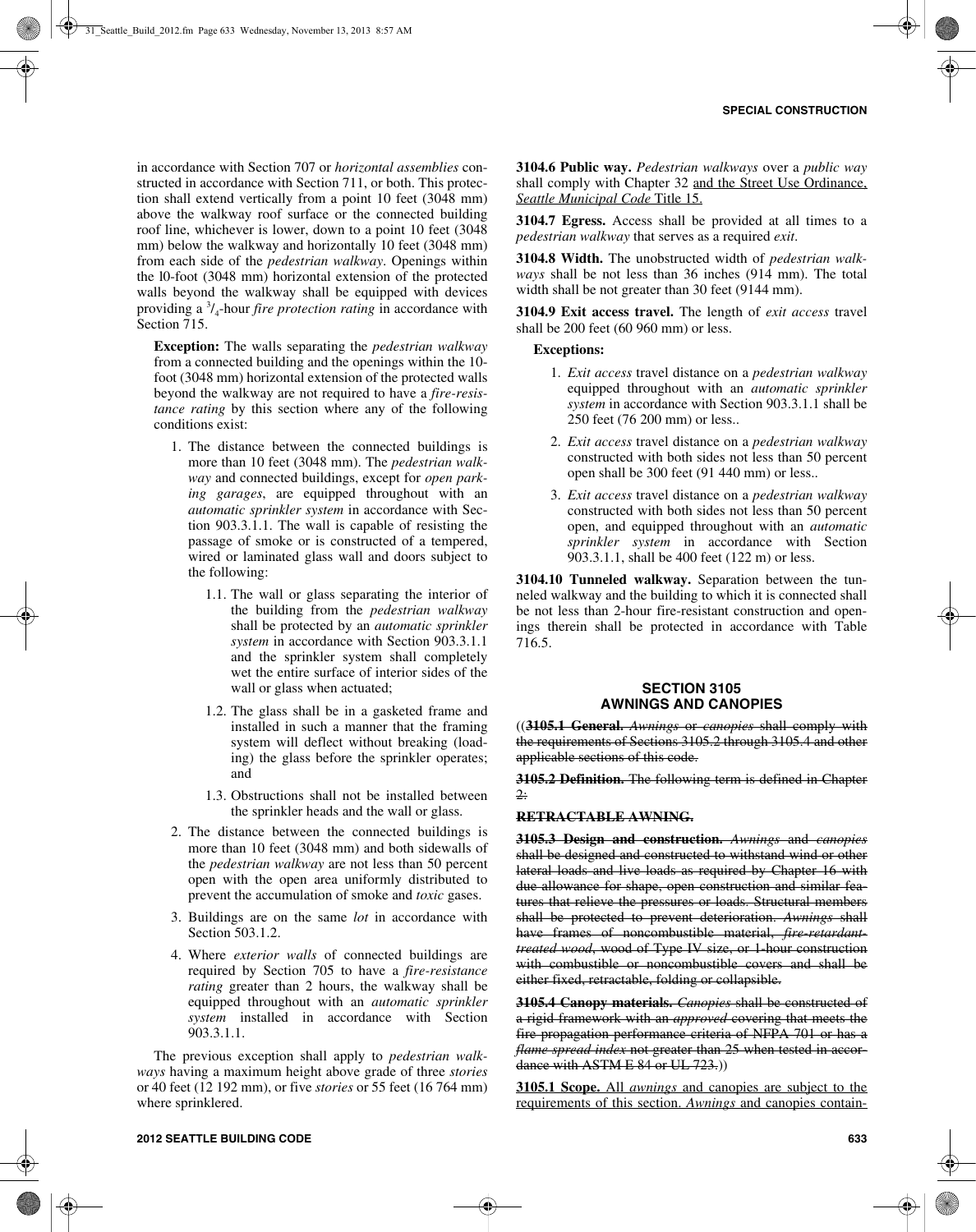ing electrical wiring and light fixtures are also subject to the *Seattle Electrical Code*. *Awnings* and canopies over a public place shall comply with the Street Use Ordinance (Title 15, *Seattle Municipal Code*).

**3105.2 Definitions.** The following terms are defined in Chapter 2.

# **AWNING.**

**AWNING SIGN.**

**FIRE-RETARDANT COVERING.**

**SIGN.**

**VENEER.**

# **3105.3 Permits.**

**3105.3.1 Permits required.** No *awning* or *canopy* shall be erected, constructed, altered or structurally revised without a permit issued by the *building official*, except as specifically exempted in Section 106.2. A sign/awning permit shall be required for an *awning* or *canopy* specific to any business entity. A single permit may be issued for a single *awning* or *canopy* which serves a multi-tenant building. A single permit may be issued for all *awning signs* for each business entity installed concurrently. *Awning signs* for separate business entities shall have a separate sign permit whether or not located on a separate *awning*. Subsequent installation of an *awning*, *canopy* or *awning sign* shall require a separate permit. Painting, cleaning, repair and other maintenance does not require a permit unless a structural change is made or the *awning* is covered with new fabric.

**3105.3.2 Permit application.** To obtain a permit required by this chapter, the applicant shall file an application which shall include the following:

- 1. The location of the proposed *awning* or *canopy* on the building;
- 2. Plans or drawings and specifications;
- 3. Signature of the building owner or an authorized agent;
- 4. Permit fee as specified in the Fee Subtitle.

**3105.4 Maintenance.** All *awnings* and canopies, together with their supports, braces and anchors, shall be kept in good repair and in a proper state of preservation. The surface of all *awnings* and canopies shall be kept clean and protected with a sealer-type solution. The *building official* is authorized to order the removal of any *awning* or *canopy* not properly maintained or no longer in use and may revoke the permit.

**3105.5 Materials.** *Awnings* shall have *approved* fire-retardant coverings. Frames shall be of materials allowed for the type of construction of the building, except that aluminum frames are allowed with all construction types.

**3105.6 Welding.** All structural welding shall conform to the requirements of Chapter 20 for aluminum and Chapter 22 for steel.

**3105.7 Electric signs and lights.** No *electric sign*, including a neon assembly, shall be attached to, or located on, any part of the frame of an *awning*. Where light fixtures are attached to an *awning* or *canopy*, adequate bracing shall be designed and installed to sustain the additional loads imposed by the weight of the fixtures. Lamps shall be located at least 12 inches (305 mm) from combustible material.

**3105.8 Obstruction of exits, light and ventilation.** No portion of the surface or support of an *awning* or *canopy*, including a retracted *awning*, shall interfere with the free use of a fire escape, exit or standpipe.

*Awnings* and canopies shall not reduce the light or ventilation to any occupancy below requirements of Chapter 12 of this code.

**3105.9 Location.** All portions of *awnings* and canopies shall be at least 8 feet (2438 mm) above any walking surface immediately below. All portions of *awnings* and canopies located over public property shall be at least 8 feet (2438) mm) above grade and at least 2 feet (610 mm) from the curb. *Awnings* and canopies shall be located where they will not obstruct, obscure or interfere with any publicly maintained street tree, streetlight or utility pole.

**3105.10 Supports.** The supports for *awnings* and canopies shall be located on private property.

**Exception:** Where approved by the Director of Transportation, stanchions for *awnings* located at the entrance to buildings are permitted to be installed on public property if they are located in line with other street furniture. Individual stanchions shall have a cross sectional dimension or diameter no greater than 6 inches (152 mm).

**3105.11 Drainage.** *Awnings* and canopies shall be provided with conductors for water which shall drain back to the building line and be connected to a sewer or, if approved by the Director of Seattle Public Utilities, to a dry well or under a sidewalk to a gutter.

**Exception:** *Awnings* and canopies are permitted to drain away from the building line, provided the water drains uniformly over the edge. The upper surface of canopies shall be sloped a minimum of 1 unit vertical in 48 units horizontal (2 percent slope). *Awnings* and canopies complying with this exception are permitted to drain onto the public right of way.

**3105.12 Design loads.** *Awnings* and canopies shall be designed and constructed to resist all forces to which they are subject as specified in Chapter 16.

**3105.13 Pitch.** The upper surface of all *awnings* shall have a pitch of at least 30 degrees (0.52 rad) from the horizontal. The *building official* is authorized to approve *awnings* with a smaller pitch when the design is prepared by a licensed structural engineer.

**3105.14 Attachment of awnings.** All *awnings* attached to masonry, concrete or steel shall be safely secured with steel anchors and bolts, or *approved* rated expansion bolts of sufficient size and anchorage to support the loads safely. No support or attachment for an *awning* or *canopy* shall be connected to, supported by, or fastened to exterior veneer.

**3105.15 Size.** Where an *awning* or *canopy* is located at an exit door from a stairway or exit passageway that is fire-resistance- rated, the distance the *awning* or *canopy* projects from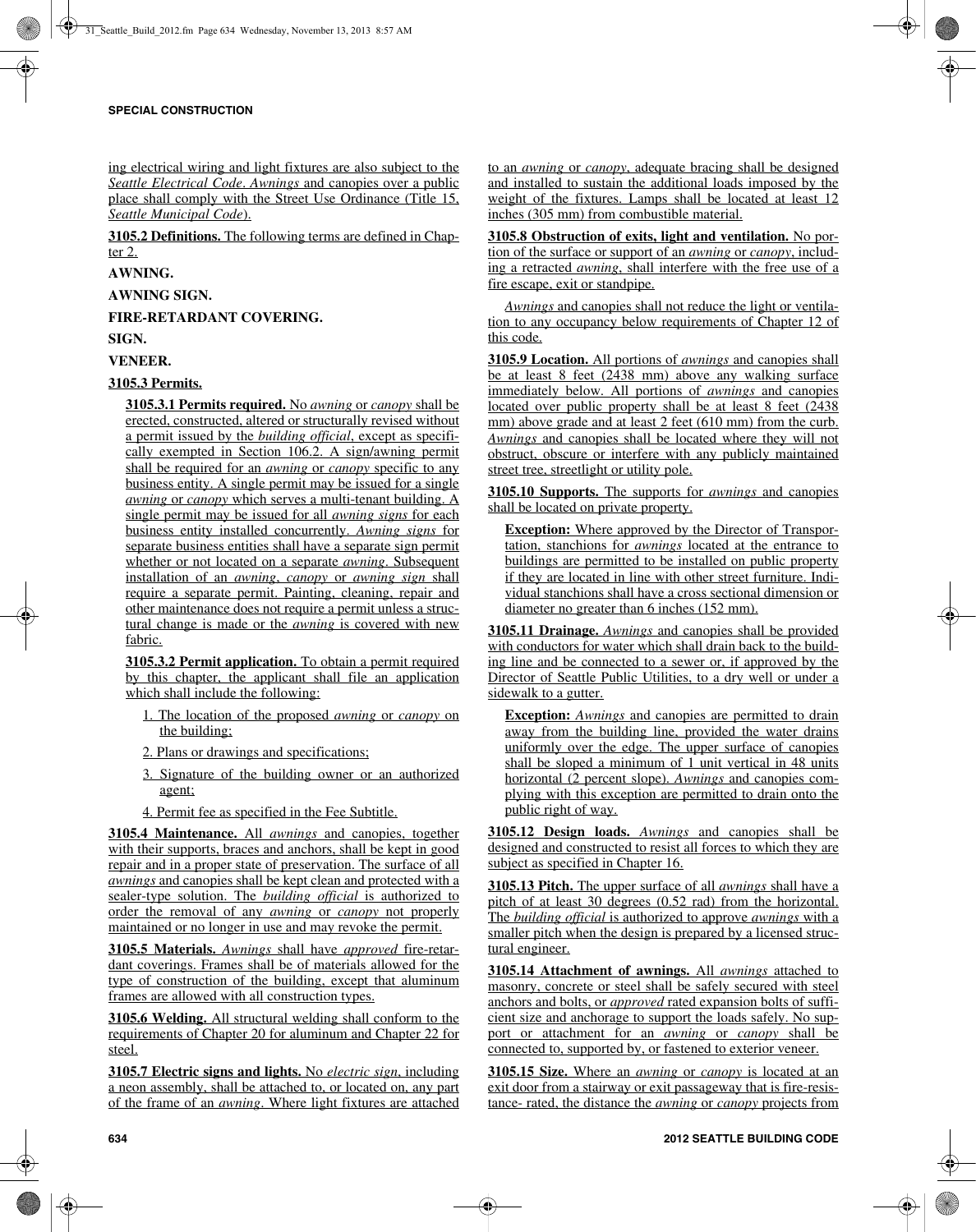the building shall be no more than one-half the distance from the walking surface to the lowest point of the bottom of the *awning* or *canopy*.

# **SECTION 3106 ((MARQUEES)) No requirements**

((**3106.1 General.** Marquees shall comply with Section 3106.2 through 3106.5 and other applicable sections of this code.

**3106.2 Thickness.** The height or thickness of a marquee measured vertically from its lowest to its highest point shall be not greater than 3 feet (914 mm) where the marquee projects more than two-thirds of the distance from the *lot line* to the curb line, and shall be not greater than 9 feet (2743 mm) where the marquee is less than two thirds of the distance from the lot line to the curb line.

**3106.3 Roof construction.** Where the roof or any part thereof is a skylight, the skylight shall comply with the requirements of Chapter 24. Every roof and skylight of a marquee shall be sloped to downspouts that shall conduct any drainage from the marquee in such a manner so as not to spill over the sidewalk.

**3106.4 Location prohibited.** Every marquee shall be so located as not to interfere with the operation of any exterior standpipe, and such that the marquee does not obstruct the clear passage of *stairways* or *exit discharge* from the building or the installation or maintenance of street lighting.

**3106.5 Construction.** A marquee shall be supported entirely from the building and constructed of noncombustible materials. Marquees shall be designed as required in Chapter 16. Structural members shall be protected to prevent deterioration.))

# **SECTION 3107 SIGNS**

((**3107.1 General.** Signs shall be designed, constructed and maintained in accordance with this code.))

**3107.1 Purpose.** It is the purpose of this chapter to safeguard the life, health, property and welfare of the citizens of the City by regulating and controlling the design, quality of materials, construction, location, illumination and maintenance of signs and sign structures visible from any portion of public property or rights-of-way.

# **3107.2 Enforcement.**

**3107.2.1 Authority.** The Director of Transportation and the *building official* shall enforce the provisions of this chapter as it relates to signs over public places as defined in Section 15.02.046 of the *Seattle Municipal Code*. The *building official* shall enforce the provisions of this chapter as it relates to all other property in the City of Seattle.

**3107.2.2 Other requirements.** All signs shall comply with any additional sign regulations imposed by the *Land Use Code*, and Title 15, *Seattle Municipal Code*, Street Use Ordinance, as amended, and other ordinances of the City.

**3107.3 Definitions.** For the purposes of this chapter, certain terms shall be defined as follows:

**DISPLAY SURFACE.** The area of a sign structure used to display the advertising message.

**ELECTRIC SIGN.** Any sign containing electrical wiring, but not including signs illuminated by an exterior light source.

**NONSTRUCTURAL TRIM.** The moldings, battens, caps, nailing strips, latticing or cutouts which are attached to the sign structure.

**ON-PREMISES SIGN.** An on-premise sign is a sign as defined in *Seattle Municipal Code* Section 23.84A.036 "sign, on-premises."

**PROJECTING SIGN.** A sign other than a wall sign, which projects from and is supported by a wall of a building or structure.

**PROJECTION.** The distance by which a sign extends over public property or beyond the building line.

**ROOF SIGN.** A sign erected upon or above a roof or parapet of a building or structure.

**SIGN.** Any medium, including its structure and component parts, which is used or intended to be used to attract attention to the subject matter for advertising, identification or informative purposes.

**SIGN STRUCTURE.** Any structure which supports or is designed to support any sign as defined in this chapter. A sign structure may be a single pole or may be an integral part of the building.

**WALL SIGN.** A wall sign is a sign as defined in Seattle Municipal Code Section 23.84A.036 "sign, wall."

# **3107.4 Permits.**

**3107.4.1 Permits required.** A permit issued by the *building official* is required before any sign is erected, constructed, painted, posted, applied, altered, structurally revised or repaired, except as provided in this chapter. A permit is required for existing signs when a different business entity uses the sign.

# **3107.4.2 Specific rules.**

- 1. Permits are required for signs located within the interior of the building that are not visible from the public right-of-way when:
	- 1.1. The sign is mounted within an interior shared pedestrian mall of a multi-tenant retail facility and is located over or adjoining the pedestrian walking surface; or
	- 1.2. When the sign is greater than 5 square feet  $(0.46 \text{ m}^2)$  in area; or
	- 1.3. When it is an *electric sign*;
- 2. Permits are not required for the changing of the advertising copy or message on lawfully erected signs specifically designed for the use of replaceable copy unless a different business entity uses the sign;

 $\mathbf{I}$ 

 $\overline{\phantom{a}}$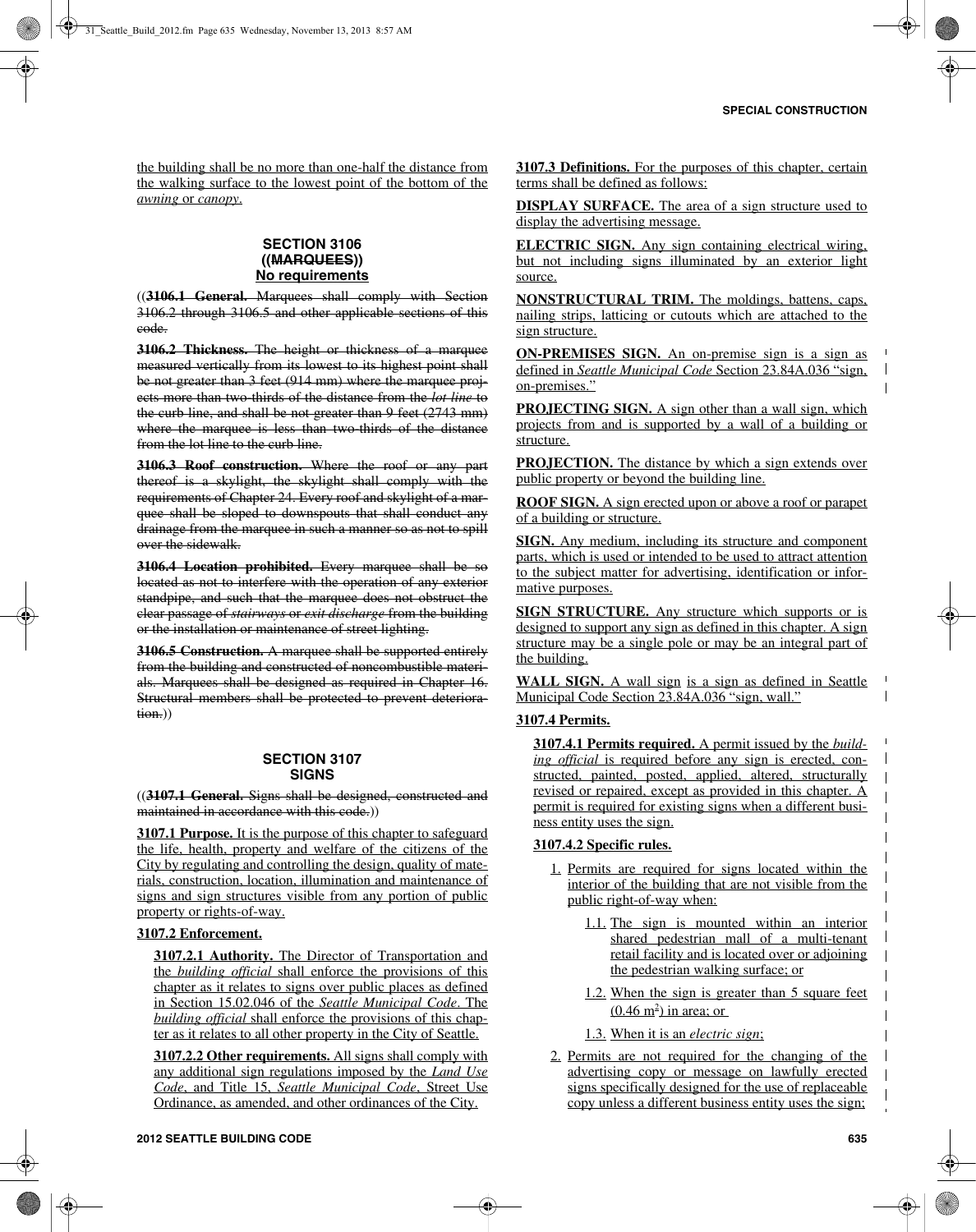- 3. Permits are not required for the normal maintenance such as painting, repainting, cleaning and repairing, unless a structural or electrical change is made or a different business entity uses the sign;
- 4. Permits are required for on-premises signs if they are *electric signs*; or have an area of 5 square feet  $(0.46 \text{ m}^2)$  or more; and not located entirely on private property;
- 5. Permits are not required for signs for public facilities indicating danger or providing service or safety information.

**3107.4.3 Permits not required for temporary signs.** The erection, re-erection, construction, posting or placement of temporary signs permitted by Section 23.55.012 of the *Land Use Code* do not require a temporary sign permit. The owner of any such sign is responsible for compliance with the provisions of this section and other applicable laws or ordinances regulating signs. Permanent sign permits are required for signs that do not comply with the standards for temporary signs found in Section 23.55.012 of the *Land Use Cod*e when required by Section 3107.4.1.

**3107.4.4 Number of signs.** Temporary signs permitted by Section 23.55.012 of the *Land Use Code* and signs not requiring a permit as specified in Section 3107.4.1 are not included as part of the maximum number of signs permitted under Chapter 23.55 of the *Land Use Code*.

**3107.4.5 Attachments to signs.** Ancillary devices, displays and attachments not originally a part of the sign for which a permit was issued shall not be added to an existing sign except as provided in this chapter, Chapter 23.55 of the *Land Use Code* and pursuant to another permit issued by the *building official*.

**3107.5 Permit application.** To obtain a sign permit, the applicant shall file an application which provides the following:

- 1. Address and precise location of the proposed sign;
- 2. Name and address of business entity applying for the sign permit;
- 3. Name, contact information, and signature of the representative of the business entity applying for the sign permit;
- 4. Name and contact information of the property owner where the proposed sign is to be located;
- 5. Name and contact information of the installer/contractor;
- 6. Plans and specifications;

**Exception:** The *building official* is authorized to waive submission of plans and specifications when the structural aspect is of minor importance; and

7. Permit fee as specified in the Fee Subtitle.

**3107.6 Inspections.** All signs regulated by this chapter are subject to inspection by the *building official*. All footings shall be inspected by the *building official*. All signs containing electrical wiring are subject to the *Seattle Electrical* *Code*. Refurbished, used electrical signs and field-assembled electrical signs shall be inspected by the *building official*.

## **3107.7 Maintenance and closure of business.**

**3107.7.1 Maintenance.** The owners of signs shall keep their signs, together with all of their supports, braces, guys and anchors, in good repair and in a proper state of preservation. The owners shall keep *display surface* of all signs neatly painted or posted at all times. The *building official* is authorized to order the removal of all signs not properly maintained or no longer in use by the owner, occupant or lessee, and the permit therefore may be canceled.

**3107.7.2 Closure of business — abandoned signs.** Upon the closure and vacation of a business or activity, the operator of the business or activity is responsible for the removal of all signs relating to the business or activity within 90 days from the date of such closure. If the operator of the business or activity fails to remove the signs within the designated time period and the business or activity is not reoccupied or resumed during the 90-day period, then the owner of the premises upon which the signs are located is responsible for the removal of the signs within 180 days from the date of closure and vacation of the premises.

**Note:** Electrical permits are required for branch circuits supplying power to *electric signs* pursuant to the *Seattle Electrical Code*, and street use permits shall be obtained for signs over any public place pursuant to the Street Use Ordinance, Seattle Municipal Code Chapter 15. Review by the Department of Neighborhoods is required for signs located on the site of a historic building, or in a landmark or special review district.

 $\overline{\phantom{a}}$  $\mathbf I$  $\overline{\phantom{a}}$ 

 $\overline{\phantom{a}}$  $\mathbf{I}$  $\overline{\phantom{a}}$  $\overline{\phantom{a}}$ 

**Note:** A permit is required for existing signs when a different business entity uses the sign. See Section 3107.4.

**3107.8 Nonconforming signs.** A nonconforming sign is a sign or any portion thereof which, because of its location or construction, could not lawfully be reconstructed in its present location. A nonconforming sign shall have no additions or structural or electrical alterations thereto.

**Exception:** Minor additions or alterations which the *building official* finds necessary in the interest of safety.

# **3107.9 General requirements.**

**3107.9.1 General.** All signs shall conform to the requirements of this section.

**3107.9.2 Clearance from high voltage power lines.** Signs shall be located no closer than 3 feet (914 mm) horizontally or 8 feet (2438 mm) vertically from overhead electrical conductors which are energized at 750 volts or less and not less than 10 feet (3048 mm) in any direction from overhead conductors energized at more than 750 volts. The term "overhead conductors" as used in this section means any electrical conductor, either bare or insulated, installed above the ground except such conductors as are enclosed in iron pipe or other material covering of equal strength.

 $\Rightarrow$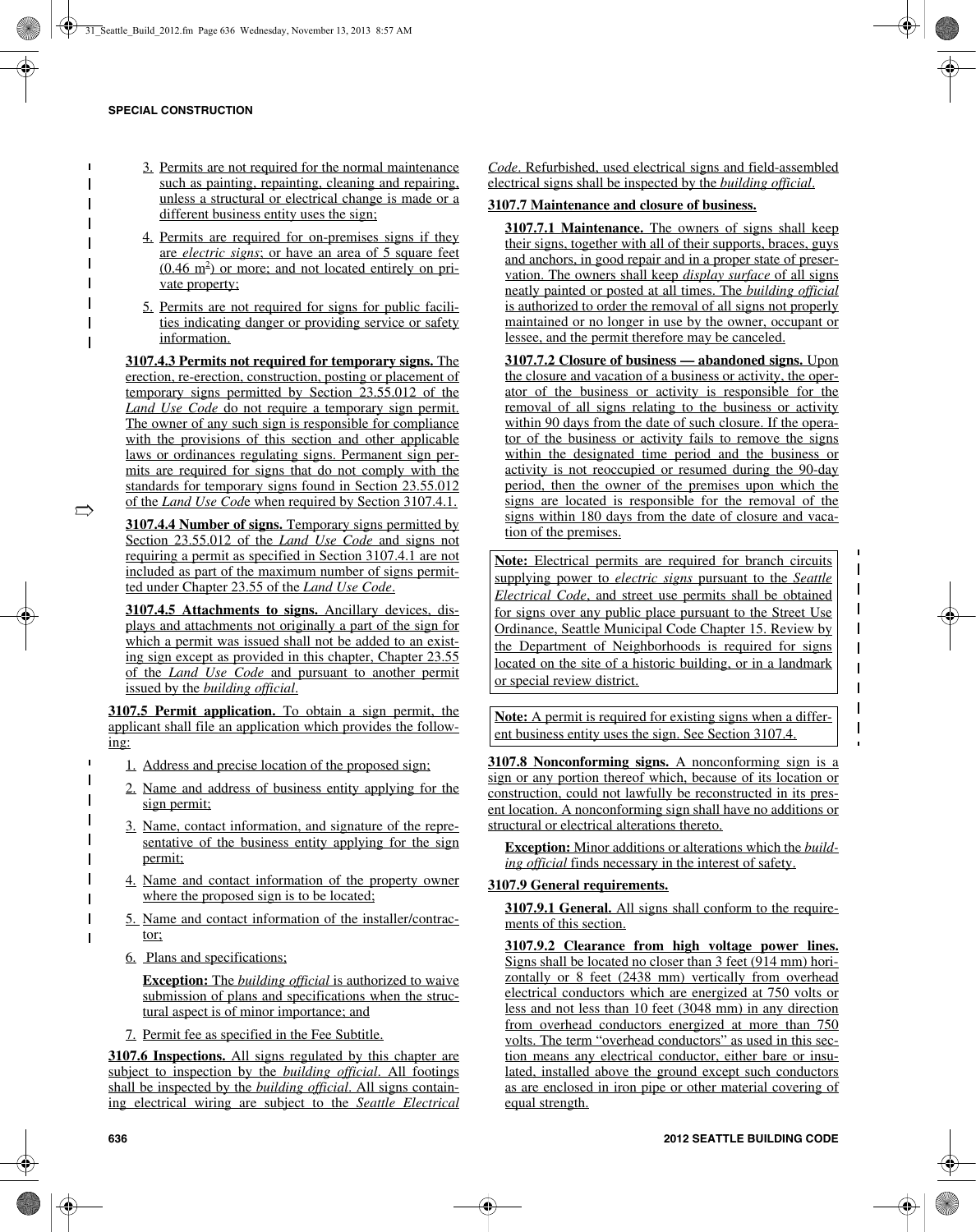**3107.9.3 Clearance from fire escapes, exits or standpipes.** No sign or sign structure shall be erected in such a manner that any portion of its surface or supports will interfere in any way with the free use of any fire escape, exit or standpipe.

**3107.9.4 Obstruction of openings.** No sign shall obstruct any openings to such an extent that light or ventilation is reduced to a point below that required by this code or the *International Mechanical Code*. Signs erected within 5 feet (1524 mm) of an exterior wall in which there are openings within the area of the sign shall be constructed of noncombustible material or *approved* plastics.

**3107.9.5 Supporting members.** Signs mounted on and attached to buildings shall be so designed and mounted that secondary structural members shall be incorporated into and become a part of the sign display. Exterior bracing such as angle irons, guy wires, cables and similar devices are permitted only where no other reasonable method of fastening consistent with safety is possible.

**3107.9.6 Nondisplay surfaces.** If a sign is visible from more than one direction, all areas not intended as *display surfaces*, including the back and sides, shall be designed so that such areas are given a finished and pleasing appearance with the *display surfaces* visible only from the directions that they are intended to be seen.

**3107.9.7 Label.** Every permanent sign shall display the name of the sign erector.

## **3107.10 Design.**

**3107.10.1 General.** Signs and sign structures shall be designed and constructed to resist all forces to which they are subject as specified in Chapter 16 and this section. All signs shall be designed and installed to transfer all forces directly to the structural frame of the building or structure. The overturning moment produced from lateral forces shall in no case exceed two thirds of the dead load resisting moment. Uplifts due to overturning shall be adequately resisted by proper anchorage to the ground or to the structural frame of the building. The weight of earth superimposed over footings is permitted to be used in determining the dead load resisting moment. Such earth shall be carefully placed and thoroughly compacted.

**3107.10.2 Wind and seismic loads.** Signs and sign structures shall be designed and constructed to resist wind and seismic forces as specified in Chapter 16 of this code.

**3107.10.3 Allowable stresses.** The design of wood, concrete, steel or aluminum members shall conform to the requirements of Chapters 19, 20, 22 and 23. Loads, both vertical and horizontal, exerted on the soil shall not produce stresses exceeding those specified in Chapter 16 of this code.

 The working stresses of wire rope and its fastenings shall not exceed 25 percent of the ultimate strength of the rope or fasteners.

## **3107.11 Construction.**

**3107.11.1 General.** The supports for all signs and sign structures shall be placed in or upon private property and

shall be securely built, constructed, and erected in conformance with the requirements of this chapter. All structural welding on signs and sign structures shall conform to the requirements of Chapter 20 for aluminum and Chapter 22 for steel.

**3107.11.2 Materials.** Materials of construction for signs and sign structures shall be of quality and grade as specified for buildings in this code.

**3107.11.2.1 Plastics.** All plastics used in signs shall be *approved* plastics as defined in Chapter 26. Sections of *approved* plastics on wall signs shall not exceed 150 square feet  $(13.9 \text{ m}^2)$  in area.

## **Exceptions:**

- 1. Outside the Fire District the area of *approved* plastics is permitted to be increased by 50 percent. See Section 202 for the definition of the Fire District.
- 2. Sections of *approved* plastics on signs other than wall signs are permitted to be of unlimited area if *approved* by the *building official*.

 Sections of *approved* plastics on wall signs shall be separated 3 feet (914 mm) laterally and 6 feet (1829 mm) vertically by the required exterior wall construction.

**Exception:** Sections of *approved* plastics on signs other than wall signs need not be separated if *approved* by the *building official*.

**3107.11.2.2 Other materials.** In all signs and sign structures the materials and details of construction shall, in the absence of specified requirements, conform to the following:

1. Structural steel shall be of such quality as to conform with Chapter 22. Secondary members in contact with or directly supporting the *display surface* are permitted to be formed of light gauge steel provided such members are designed in accordance with the specifications of the design of light gauge steel as specified in Chapter 22 and shall be galvanized. Secondary members, when formed integrally with the *display surface*, shall not be less than No. 24 gauge in thickness. When not formed integrally with the *display surface*, the minimum thickness of the secondary members shall be No. 12 gauge.

 The minimum thickness of hot-rolled steel members furnishing structural support for signs shall be  $\frac{1}{4}$  inch (6.4 mm) except that if galvanized, such members shall not be less than  $\frac{1}{6}$  inch  $(3.2 \text{ mm})$  thick. Steel pipes shall be of such quality as to conform with Chapter 22. Steel members are permitted to be connected with one galvanized bolt provided the connection is adequate to transfer the stresses in the members.

2. Anchors and supports, when of wood and embedded in the soil, or within 6 inches (152 mm) of soil, shall be of all heartwood of a durable species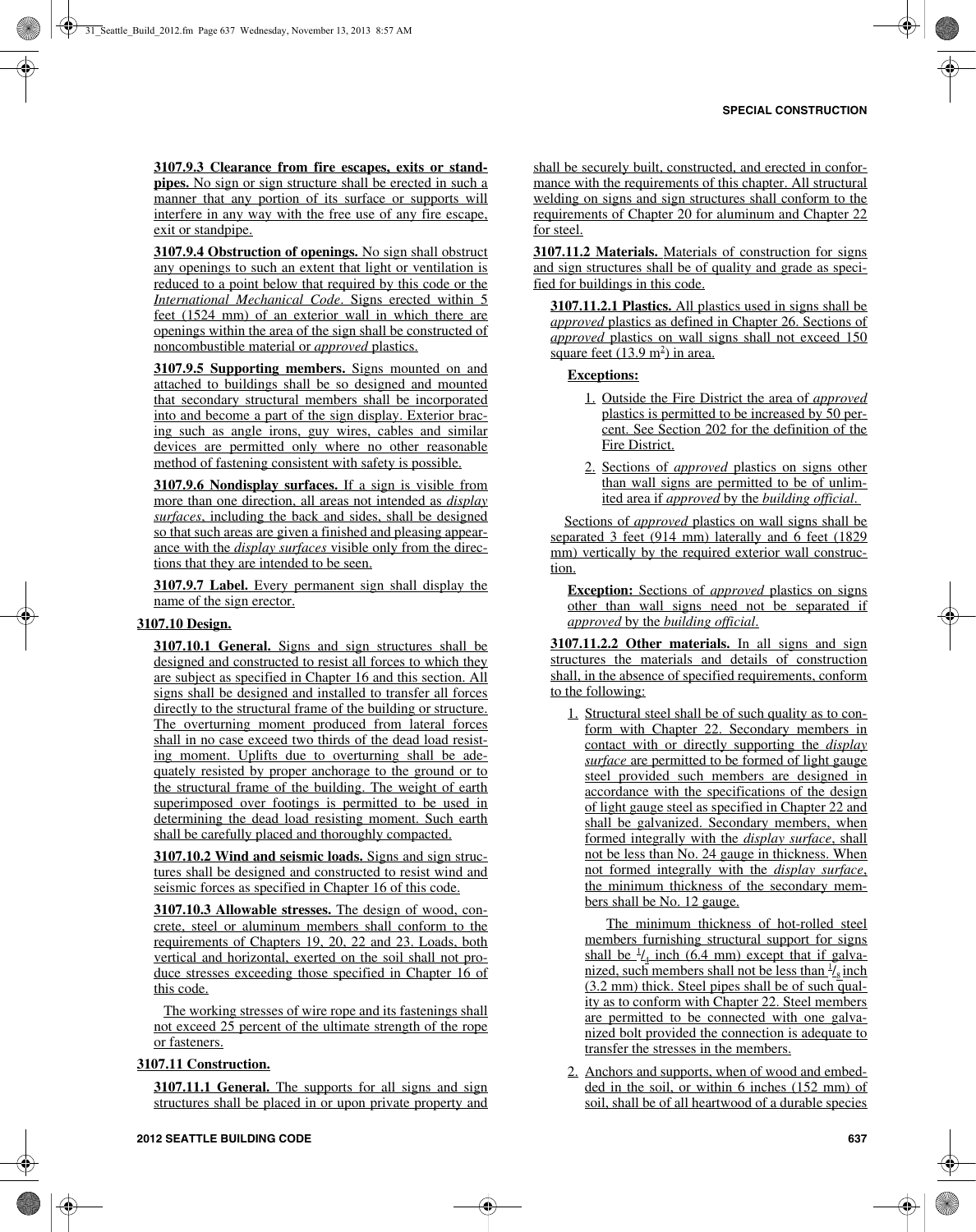or shall be pressure-treated with an *approved* preservative. Such members shall be marked or branded by an *approved agency*.

**3107.11.2.3 Nonstructural trim.** *Nonstructural trim* and portable *display surfaces* are permitted to be of wood, metal, *approved* plastics or any combination thereof.

**3107.11.2.4 Approval of materials.** The *building official* is permitted to require that sufficient technical data be submitted to substantiate the proposed use of any materials and is permitted to approve their use if it is determined that the evidence submitted is satisfactory for the use intended.

**3107.11.3 Restrictions in the Fire District.** In the Fire District all signs and sign structural members shall be constructed of noncombustible materials. See Section 202 for the definition of the Fire District.

# **Exceptions:**

- 1. Regardless of fire-resistive requirements for exterior walls, certain elements of signs fronting on streets or yards having a width of 50 feet (15 240 mm) are permitted to be constructed as follows: Wood veneer of boards not less than 1 inch (25 mm) nominal thickness or exterior type wood structural panels not less than  $\frac{3}{8}$  inch (9.5 mm) nominal thickness is permitted to be applied to walls provided the veneer does not exceed 15 feet (4572 mm) above grade, and further provided such veneer shall be placed either directly against noncombustible surfaces or furred out from such surfaces not to exceed  $1^5\ell_{\rm s}$  inches (41 mm) with all concealed spaces fireblocked as provided by this code.
- 2. The *display surface* of a projecting sign is permitted to be of wood provided such sign is not more than 42 square feet  $(3.9 \text{ m}^2)$  in area, is constructed of materials not less than 2 inches (51 mm) in nominal thickness and is not over 15 feet (4572 mm) in height, from ground level to the top of the sign.
- 3. *Nonstructural trim* as in Section 3107.11.2.3.

**3107.11.4 Anchorage.** Members supporting unbraced signs shall be so proportioned that the bearing loads imposed on the soil in either direction, horizontal or vertical, shall not exceed the safe values. Braced ground signs shall be anchored to resist the specified wind or seismic load acting in any direction. Anchors and supports shall be designed for safe bearing loads on the soil and for an effective resistance to pull-out amounting to a force 25 percent greater than the required resistance to overturning. Signs attached to masonry, concrete or steel shall be safely and securely fastened thereto by means of metal anchors, bolts or *approved* expansion screws of sufficient size and anchorage to support safely the loads applied. No wooden blocks or plugs or anchors with wood used in connection with screws or nails is considered proper anchorage except in the case of signs attached to wood framing.

 No lead plugs or anchors shall be used to support signs. No anchor or support of any sign shall be connected to or supported by an unbraced parapet wall unless the wall is designed or braced for the added forces.

# **3107.12 Roof signs.**

**3107.12.1 General.** *Roof sign*s shall be constructed of noncombustible material except as specified in Section 3107.11. When constructed on a building, the sign shall be thoroughly secured and anchored to the frame of the building on which it is constructed and erected.

**3107.12.2 Clearance and access.** A passage clear of all obstructions shall be left under or around, and immediately adjacent to, signs exceeding a height of 4 feet (1219 mm) above the roof. Such passage shall not be less than 3 feet (914 mm) wide and 4 feet (1219 mm) high and shall be at parapet or roof level. There shall be one such passage or access opening as follows:

- 1. For each *roof sign* upon a building.
- 2. An access opening for every 50 lineal feet (15 240 mm) of horizontal *roof sign* extension.
- 3. Within 20 feet (6096 mm) of walls and parapets when *roof signs* are at right angles to a face of the building.

# **3107.13 Electric signs.**

**3107.13.1 Construction.** *Electric signs* shall be constructed of noncombustible materials except as provided in Section 3107.11. The enclosed shell of *electric signs* shall be watertight except that service holes fitted with covers shall be provided into each compartment of such signs.

**3107.13.2 Installation.** Electrical equipment used in connection with display signs shall be installed in accordance with the *Seattle Electrical Code*.

**3107.13.3 Display surfaces.** *Display surfaces* of wood shall not be used in *electric signs*.

# **SECTION 3108 TELECOMMUNICATION AND BROADCAST TOWERS**

**3108.1 General.** Towers shall be designed and constructed in accordance with the provisions of TIA-222. Towers shall be designed for seismic loads; exceptions related to seismic design listed in Section 2.7.3 of TIA-222 shall not apply. In Section 2.6.6.2 of TIA 222, the horizontal extent of Topographic Category 2, escarpments, shall be 16 times the height of the escarpment.

**Exception:** Single free-standing poles used to support antennas not greater than 75 feet (22 860 mm), measured from the top of the pole to grade, shall not be required to be noncombustible.

**3108.2 Location and access.** Towers shall be located such that guy wires and other accessories shall not cross or encroach upon any street or other public space, or over above-ground electric utility lines, or encroach upon any privately owned property without the written consent of the owner of the encroached-upon property, space or above $\hookrightarrow$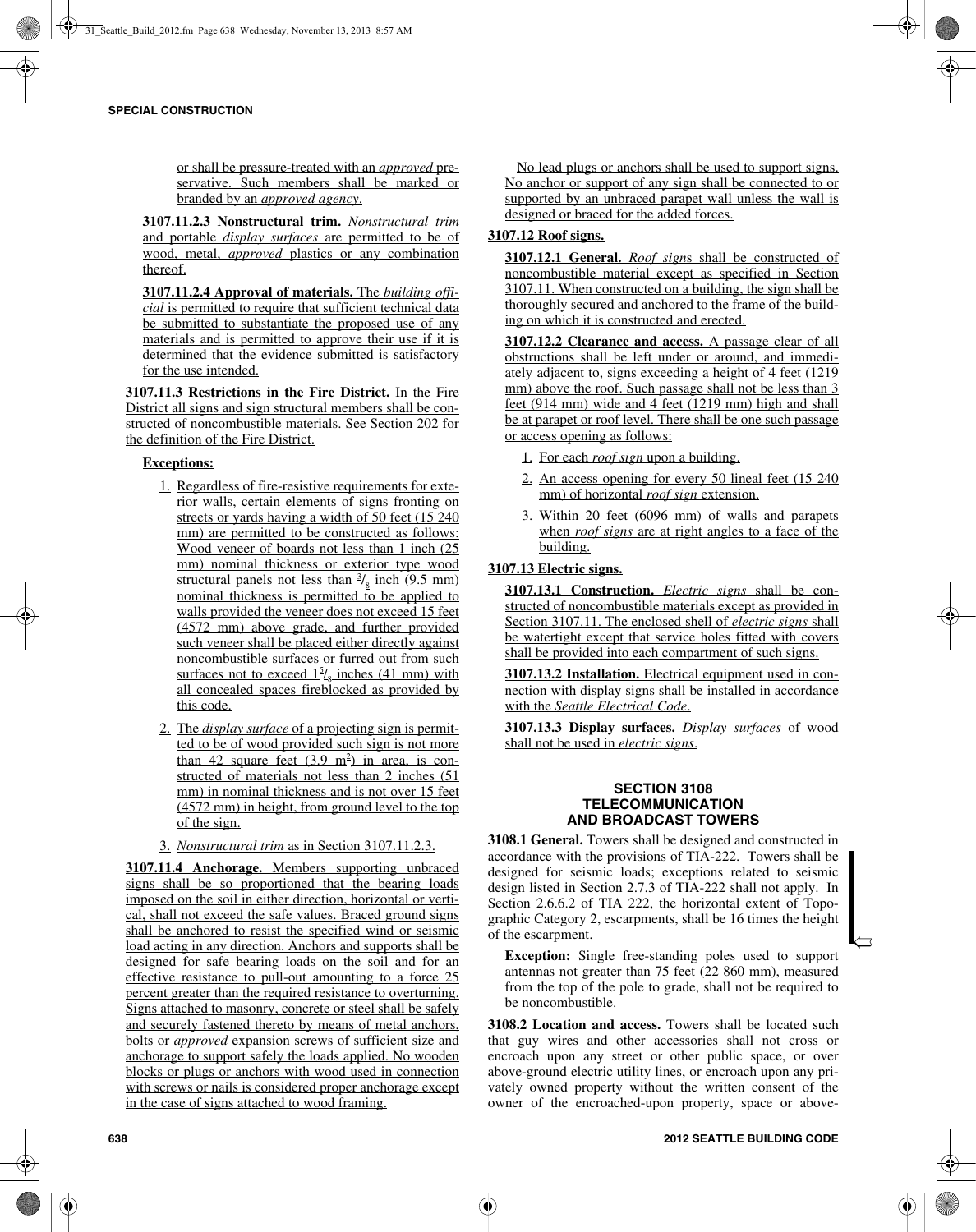ground electric utility lines. Towers shall be equipped with climbing and working facilities in compliance with TIA-222. Access to the tower sites shall be limited as required by applicable OSHA, FCC and EPA regulations.

# **SECTION 3109 SWIMMING POOL ENCLOSURES AND SAFETY DEVICES**

**3109.1 General.** Swimming pools shall comply with the requirements of Sections 3109.2 through 3109.5 and other applicable sections of this code.

**3109.2 Definition.** The following term is defined in Chapter 2:

# **SWIMMING POOLS.**

**[W] 3109.3 Public swimming pools.** Public swimming pool barriers are regulated by WAC 246-260-031(4). ((pools shall be completely enclosed by a fence not less than 4 feet (1290 mm) in height or a screen enclosure. Openings in the fence shall not *permit* the passage of a 4-inch-diameter (102 mm) sphere. The fence or screen enclosure shall be equipped with self-closing and self-latching gates.))

**3109.4 Residential swimming pools.** Residential swimming pools shall comply with Sections 3109.4.1 through 3109.4.3.

**Exception:** A swimming pool with a power safety cover or a spa with a safety cover complying with ASTM F 1346 need not comply with Section 3109.4.

**3109.4.1 Barrier height and clearances.** The top of the barrier shall be not less than 48 inches (1219 mm) above grade measured on the side of the barrier that faces away from the swimming pool. The vertical clearance between grade and the bottom of the barrier shall be not greater than 2 inches (51 mm) measured on the side of the barrier that faces away from the swimming pool. Where the top of the pool structure is above grade, the barrier is authorized to be at ground level or mounted on top of the pool structure, and the vertical clearance between the top of the pool structure and the bottom of the barrier shall be not greater than 4 inches (102 mm).

**3109.4.1.1 Openings.** Openings in the barrier shall not allow passage of a 4-inch-diameter (102 mm) sphere.

**3109.4.1.2 Solid barrier surfaces.** Solid barriers which do not have openings shall not contain indentations or protrusions except for normal construction tolerances and tooled masonry joints.

**3109.4.1.3 Closely spaced horizontal members.** Where the barrier is composed of horizontal and vertical members and the distance between the tops of the horizontal members is less than 45 inches (1143 mm). the horizontal members shall be located on the swimming pool side of the fence. Spacing between vertical members shall be not greater than  $1^{3}/_{4}$  inches (44 mm) in width. Where there are decorative cutouts within vertical members, spacing within the cutouts shall be not greater than  $1<sup>3</sup> / 4$  inches (44 mm) in width.

**3109.4.1.4 Widely spaced horizontal members.** Where the barrier is composed of horizontal and vertical members and the distance between the tops of the horizontal members is 45 inches (1143 mm) or more, spacing between vertical members shall be not greater than 4 inches (102 mm). Where there are decorative cutouts within vertical members, spacing within the cutouts shall be not greater than  $1\frac{3}{4}$  inches (44 mm) in width.

**3109.4.1.5 Chain link dimensions.** Mesh size for chain link fences shall be not greater than a  $2^{1}/_{4}$  inch square (57 mm square) unless the fence is provided with slats fastened at the top or the bottom which reduce the openings to not more than  $1\frac{3}{4}$  inches (44) mm).

**3109.4.1.6 Diagonal members.** Where the barrier is composed of diagonal members, the opening formed by the diagonal members shall be not greater than  $1\frac{3}{4}$ inches (44 mm).

**3109.4.1.7 Gates.** Access doors or gates shall comply with the requirements of Sections 3109.4.1.1 through 3109.4.1.6 and shall be equipped to accommodate a locking device. Pedestrian access doors or gates shall open outward away from the pool and shall be selfclosing and have a self-latching device. Doors or gates other than pedestrian access doors or gates shall have a self-latching device. Release mechanisms shall be in accordance with Sections 1008.1.9 and 1109.13. Where the release mechanism of the self-latching device is located less than 54 inches (1372 mm) from the bottom of the door or gate, the release mechanism shall be located on the pool side of the door or gate 3 inches (76 mm) or more, below the top of the door or gate, and the door or gate and barrier shall be without openings greater than  $\frac{1}{2}$  inch (12.7 mm) within 18 inches (457 mm) of the release mechanism.

**3109.4.1.8 Dwelling wall as a barrier.** Where a wall of a *dwelling* serves as part of the barrier, one of the following shall apply:

- 1. Doors with direct access to the pool through that wall shall be equipped with an alarm that produces an audible warning when the door and/or its screen, if present, are opened. The alarm shall be *listed* and labeled in accordance with UL 2017. In dwellings not required to be *Accessible units*, *Type A units* or *Type B units*, the deactivation switch shall be located 54 inches (1372 mm) or more above the threshold of the door. In dwellings required to be *Accessible units*, *Type A units* or *Type B units*, the deactivation switch shall be located not higher than 54 inches (1372 mm) and not less than 48 inches (1219 mm) above the threshold of the door.
- 2. The pool shall be equipped with a power safety cover that complies with ASTM F 1346.
- 3. Other means of protection, such as self-closing doors with self-latching devices, which are *approved*, shall be accepted so long as the degree